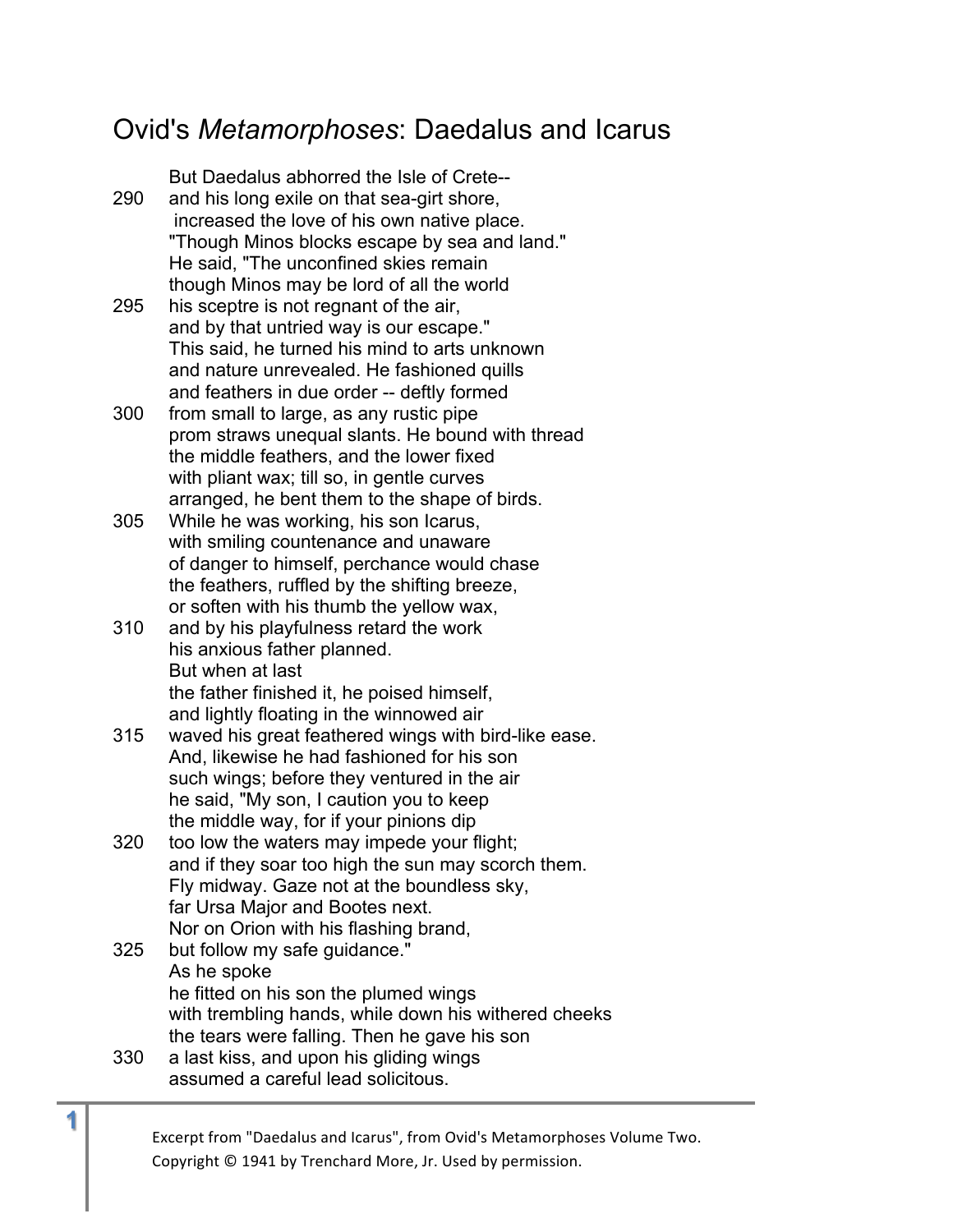As when the bird leads forth her tender young, from high-swung nest to try the yielding air; so he prevailed on willing Icarus;

- 335 encouraged and instructed him in a]l the fatal art; and as he waved his wings looked backward on his son. Beneath their flight, the fisherman while casting his long rod,
- 340 or the tired shepherd leaning on his crook, or the rough plowman as he raised his eyes, astonished might observe them on the wing, and worship them as Gods. Upon the left
- 345 they passed by Samos, Juno's sacred isle; Delos and Paros too, were left behind; and on the right Lebinthus and Calymne, fruitful in honey. Proud of his success, the foolish Icarus forsook his guide,
- 350 and, bold in vanity, began to soar, rising upon his wings to touch the skies; but as he neared the scorching sun, its heat softened the fragrant wax that held his plumes; and heat increasing melted the soft wax—
- 355 he waved his naked arms instead of wings, with no more feathers to sustain his flight. And as he called upon his father's name his voice was smothered in the dark blue sea, now called Icarian from the dead boy's name.
- 360 The unlucky father, not a father, called, "Where are you, Icarus?" and "Where are you? In what place shall I seek you, Icarus?" He called again; and then he saw the wings of his dear Icarus, floating on the waves;
- 365 and he began to rail and curse his art. He found the body on an island shore, now called Icaria, and at once prepared to bury the unfortunate remains; but while he labored a pert partridge near,
- 370 observed him from the covert of an oak, and whistled his unnatural delight. Know you the cause? 'Twas then a single bird, the first one of its kind. 'Twas never seen before the sister of Daedalus had brought
- 375 him Perdix, her dear son, to be his pupil. And as the years went by the gifted youth

Excerpt from "Daedalus and Icarus", from Ovid's Metamorphoses Volume Two. Copyright  $©$  1941 by Trenchard More, Jr. Used by permission.